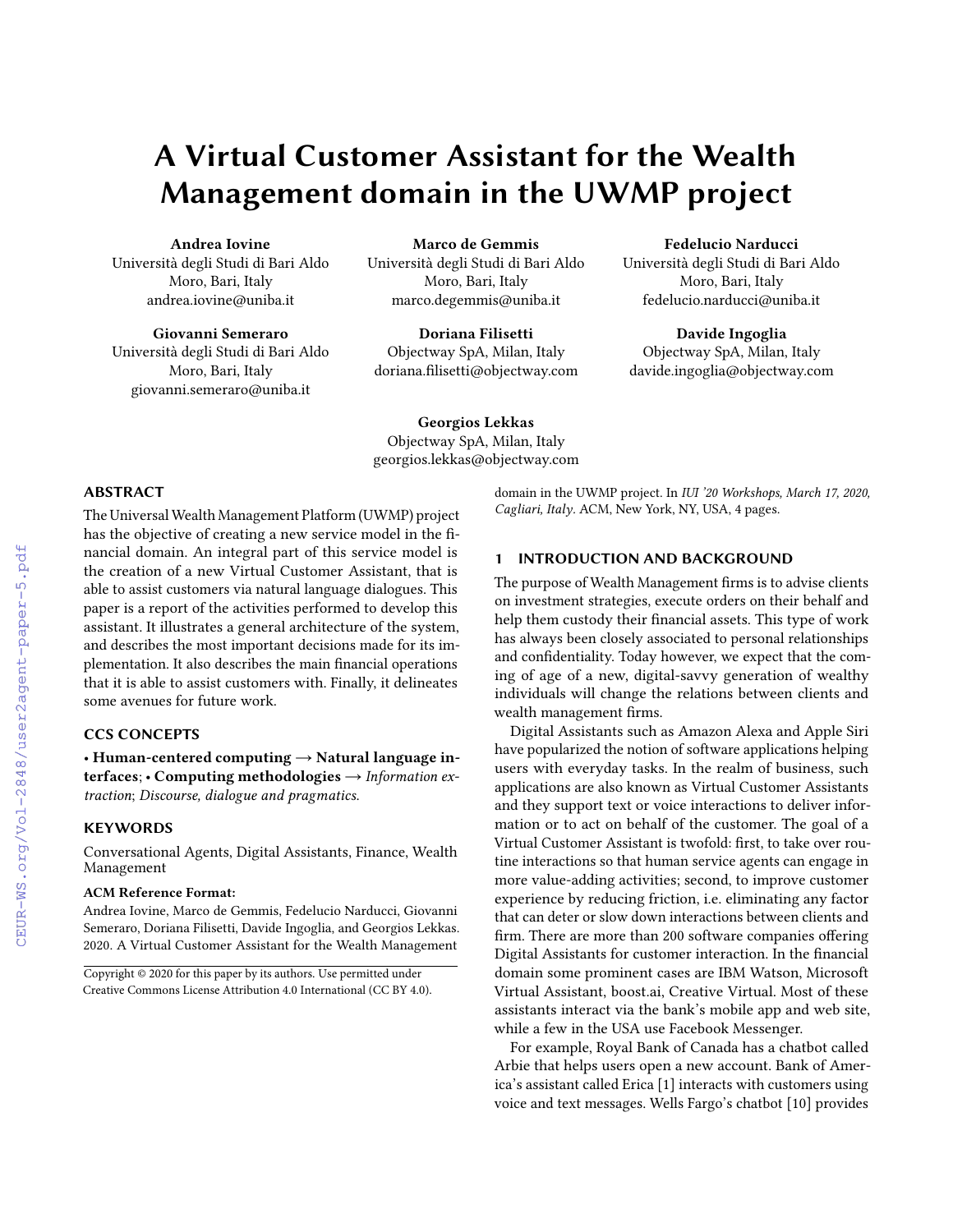account information via Facebook Messenger. Capital One's chatbot named Eno [\[3\]](#page-3-0), interacts via SMS to execute money transfers and supply account information.

Objectway is a global Fintech 100 software provider of the wealth, investment & asset management industry. The company launched its Universal Wealth Management Platform (UWMP) initiative to implement a new, fully-digital service model destined to financial institutions. The new digital model complements the existing model based on financial advisors and physical interactions, by offering clients selfserve functionality on a wide range of investment services.

One of the activities of the UWMP project in support of the new digital service model was to implement a service that enables clients to interact with wealth management firms using Natural Language dialogue. The goal was to empower clients with informational and transactional capabilities that were always-on and accessible from everywhere. The new service would have to satisfy the requirement of confidentiality, so priority was set on text interactions. Work on voice was postponed due to potential issues with revealing sensitive client information. Another requirement was to ensure high quality of interactions, since failures would have an adverse effect on the perception of quality and trust that clients place on wealth management firms. This advised us to focus on the most recurring, time-consuming routine tasks that clients faced when interacting with the firm, such as requesting information on account balance and performance.

To try out more complex dialogues, we also decided to explore tasks of a transactional nature, although we expect the adoption of such features in real life to be slow. Investment transactions increase the difficulty of interaction due to the number and variety of financial products, order types and the associated ambiguity that derives from such complexity. The rest of this paper is organized as follows: the system architecture is describe in Section [2,](#page-1-0) while Section [3](#page-2-0) shows how the system works. Conclusions are outlined in Section [4.](#page-3-1)

## <span id="page-1-0"></span>2 SYSTEM ARCHITECTURE

Chatbots can be classified as open-domain or goal-oriented. Open-domain agents handle generic conversations, while goal-oriented chatbots interact with users via natural language conversations to assist them in their tasks. Goal-oriented CAs can then be classified as informational, transactional or advisory. Advisory chatbots learn from users, and can recommend products based on the interaction, such as in [\[6,](#page-3-2) [7\]](#page-3-3). Our digital assistant falls into the category of goaloriented chatbots [\[2\]](#page-3-4). Figure [1](#page-1-1) shows a typical architecture for a goal-oriented conversational agent.

This architecture is called modular, as it is made up of several components, each with a specific task.

Iovine and de Gemmis et al.

<span id="page-1-1"></span>

Figure 1: Architecture of a goal-oriented Conversational Agent (adapted from [\[11,](#page-3-5) [12\]](#page-3-6))

The Speech Recognizer component has the responsibility of transcribing the user's voice input into a text message. This is an optional component used by conversational agents that support a voice-based interaction.

The Natural Language Understanding (NLU) component takes in input the user's text message, and outputs a semantic representation of that message. The objective is to understand the meaning of the message itself. This means performing several Natural Language Processing tasks. In the NLU component, Intent Recognition is done to understand the action or the request that the user is making. For example, the message "Pay 200 USD to Alice" means that the user is trying to start a payment. Entity Recognition is also a common NLU task, which is used to recognize mentions to entities such as people, organizations, or numbers. From the previous example message, it should be able to extract "200 USD" as a monetary amount, and "Alice" as a person name. Sentiment Analysis is performed to understand the emotional state expressed through the message. This could be used to make the agent react differently to different emotional states. For example, a customer support agent can decide to hand off the request to a human operator, in case it detects that the user is frustrated.

The Dialog Manager (DM) component maintains an estimate of the current state of the conversation. Based on this state and the current user message, it decides the next appropriate action to perform in order to complete the user's request. For example, the DM might respond by asking a question (if some information is needed), or by performing a transaction (if all information has been provided). Typically, Goal-Oriented agents employ a frame-based Dialog Manager [\[8\]](#page-3-7), in which goal-specific data is enclosed into frames, and can be provided via slot filling. For example, the payment frame requires several slots, such as the name of the payee, the amount, and the type of payment. In order to complete a payment, the DM will need to ask these slots one by one. Users are also free to provide the values to the slots in any preferred order, and the DM reacts accordingly. In our architecture, the Dialog Manager also interacts with external services that manage the domain-specific data and perform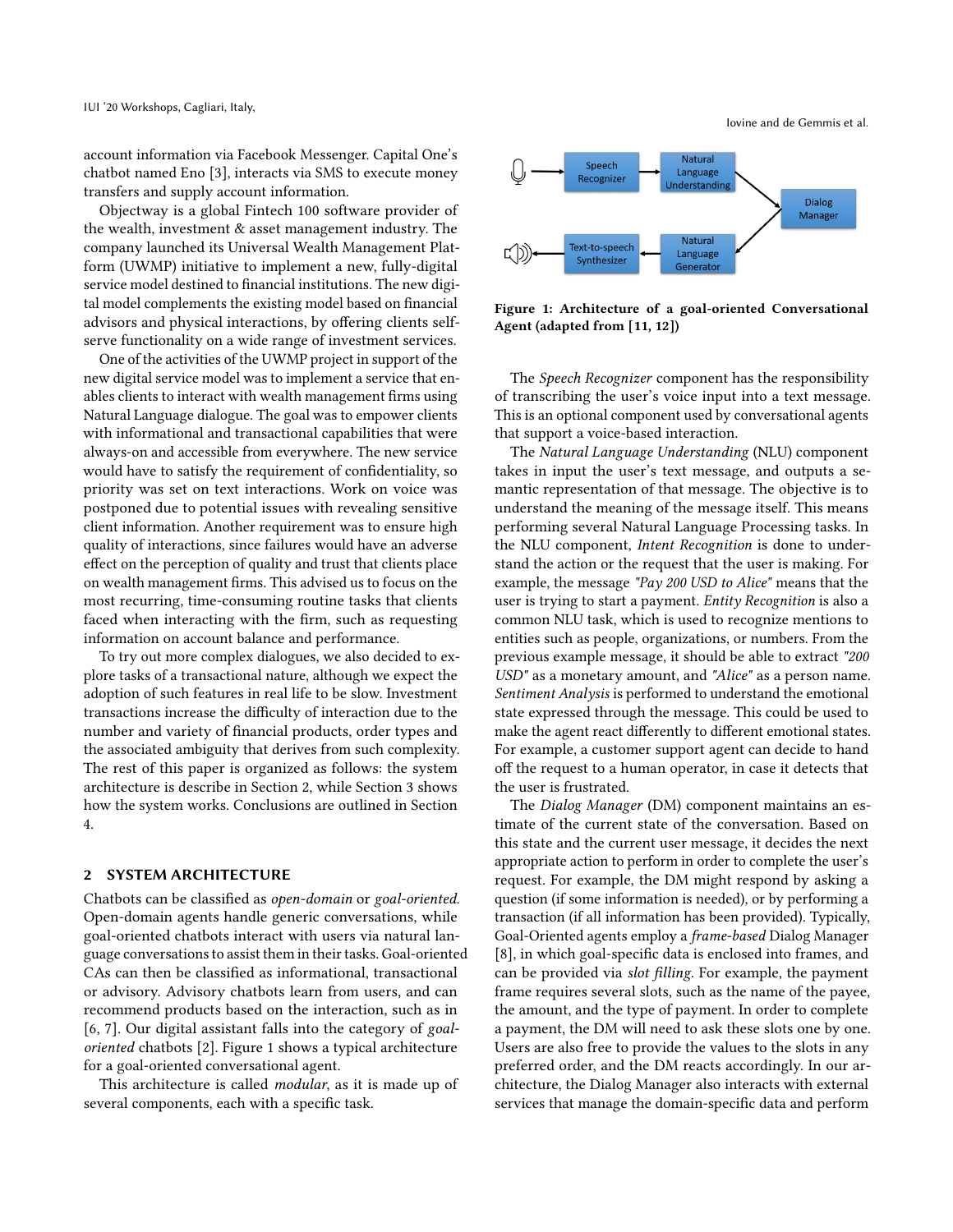the transactions. A Natural Language Generator (NLG) component is used to transform the output of the DM into a textual form, which can then be presented to the user. In our architecture, the NLG component uses template responses, that are filled dynamically with domain-specific data, as done in Shah et al. [\[9\]](#page-3-8). Finally, voice-based systems adopt a Text-tospeech synthesizer component to transform the text response of the NLG into speech.

Our agent implements the NLU, DM and NLG, with Intent and Entity recognition functionalities implemented in the NLU component. An analysis phase was conducted in order to determine the most appropriate tools for developing the aforementioned components. Several options were vetted, based on their ability to cover the requirements of the project. In particular, we opted for solutions that require little training, since traditional supervised methods require large amount of domain-specific conversational corpora, such as [\[5\]](#page-3-9). Big tech companies such as Google or IBM already provide their own platforms for the development of conversational agents, such as  $Dialogflow<sup>1</sup>$  $Dialogflow<sup>1</sup>$  $Dialogflow<sup>1</sup>$  or Watson As-sistant<sup>[2](#page-2-2)</sup>. These platforms provide a simple implementation for most of the components of the architecture described in Figure [1,](#page-1-1) such as Intent Recognition, Entity Recognition, and Dialog Management. However, due to several limitations, not all of their components are suitable for the requirements of our project. Therefore, we decided to adopt the Intent Recognition component from Dialogflow, while the other parts of the architecture are custom-made.

The Entity Recognition (ER) module used in the system is implemented using Stanford Core $NLP^3$  $NLP^3$  and Apache Lucene<sup>[4](#page-2-4)</sup>. It is able to do both Named Entity Recognition and Entity Linking. The ER function can recognize entities such as numbers and person names, and also mentions to entities that are contained in a dictionary (e.g. financial products). It uses a combination of classifiers in order to recognize entity mentions in the user message. A regex (regular expression) classifier is used to recognize entities and keywords using exact matching. Additionally, it uses a text classifier based on Conditional Random Fields (CRF) [\[4\]](#page-3-10). The strength of the CRF classifier is that it exploits the sentence structure to detect entity mentions. Therefore, it is able to recognize entities that cannot be confined in a dictionary (such as person names), as well as misspelled and incomplete entities. The output of the Entity Recognition function is then passed to the Entity Linking function. Entity linking is used to map certain entity mentions to objects in a knowledge base. Fuzzy matching is used for the entity linking step, which allows the ER component to map misspelled and incomplete entities. The ER

component can also recognize dates such as "November 13th, 2019", or relative time expressions such as "three weeks ago", using the CoreNLP SUTime component.

The Dialog Manager component was also custom-made for this project. As said before, it uses frames to store the goal-specific information, and slot filling to acquire said information during the dialog. Given a user message, the Dialog Manager can either: perform a transaction, request a slot, or request a disambiguation. Disambiguation is required when multiple entities are found as possible candidate values for a slot. For example, given the user utterance "I want to buy 200 BMW shares", the ER component may recognize two different products: "BMW AG" and "BMW ORD". Therefore, the user will be asked to clarify which one should be selected. During the conversation, the Dialog Manager also performs checks on the slot values, and can auto-fill slot values based on some conditions (e.g. when the user makes a payment to a known payee).

## <span id="page-2-0"></span>3 THE SYSTEM AT WORK

The main objective of the Virtual Customer Assistant created for the UWMP project is to assist customers of banks or other financial institutions. The bot is reactive, that is, it responds to requests made by users. It can respond both to information requests, and can perform financial transactions. This means that it can be categorized both as a informational and transactional agent.

From the informational side, the agent can be used to obtain general information about the user's financial situation, such as the balance of the user's cash account. Figure [2](#page-3-11) shows an example of this use case. Given the message "What is my cash account balance?", the NLU component will recognize the account balance intent, and the agent will provide the requested information, responding with: "Your cash account balance is 4890.00 EUR". Users can also keep track of the performance of their investments, such as the value, the performance, and the profit and loss. The agent can also provide a report for a specific time period provided by the user. For example, a user can type "What was my portfolio performance in the last three weeks?", or "What is my portfolio performance from May 1st to August 31st?". This is possible thanks to the time expression recognition component of the Entity Recognizer, described in Section [2.](#page-1-0)

Users can also perform financial transactions directly from the chatbot, as said earlier. The most notable transactions are payments and investments. Indeed, users can send payments by writing for example "Send a payment of 200 USD to Alice Smith". In this case, the NLU component will recognize the *payment* intent, and some of the required entities, such as the payee "Alice Smith", and the amount of "200 USD". Alternatively, the user may not provide any information at

<span id="page-2-1"></span><sup>1</sup>https://dialogflow.cloud.google.com/

<span id="page-2-2"></span> $^2$ https://www.ibm.com/cloud/watson-assistant

<span id="page-2-3"></span><sup>3</sup>https://stanfordnlp.github.io/CoreNLP/

<span id="page-2-4"></span><sup>4</sup>https://lucene.apache.org/